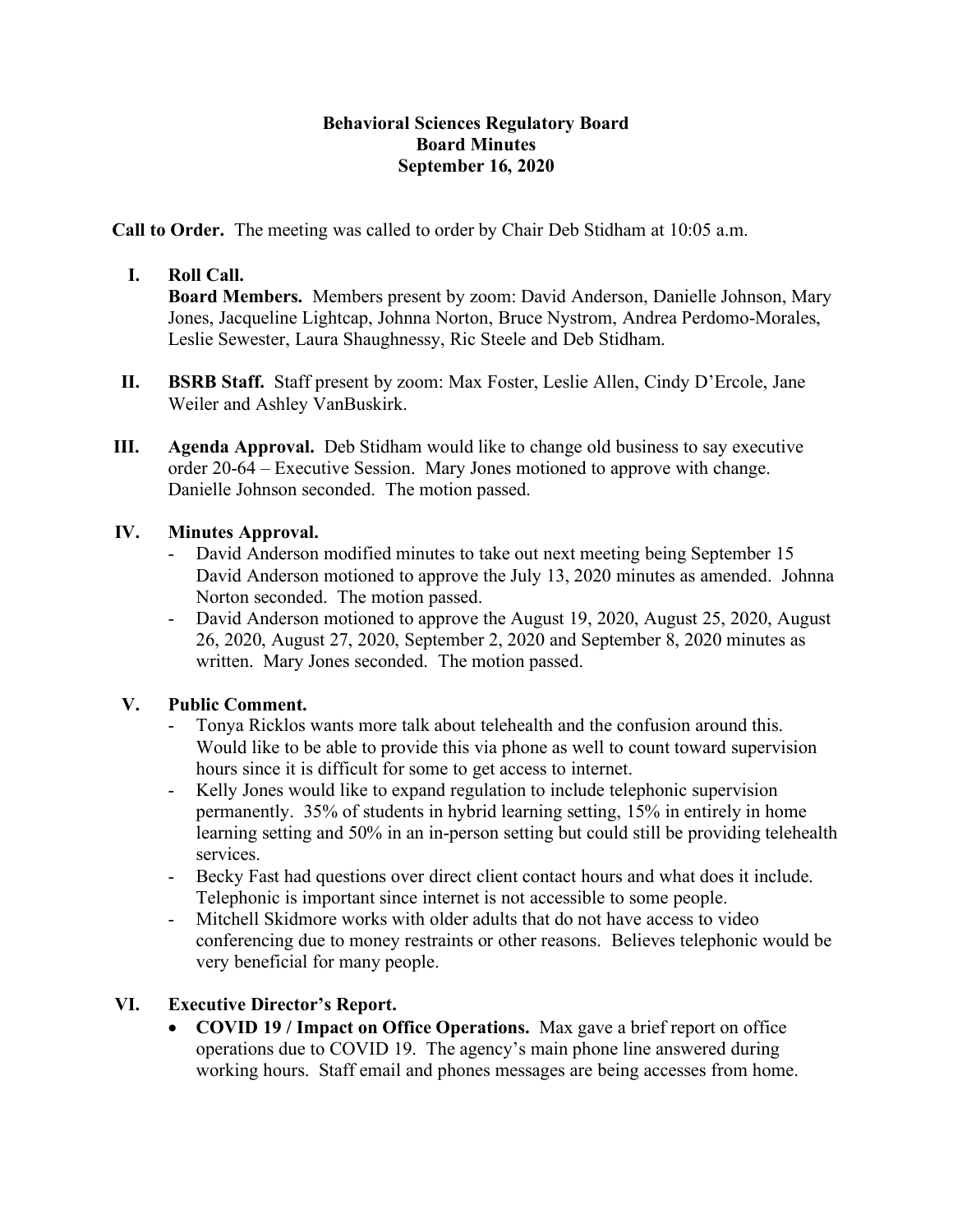Working in "split" work groups so not every staff member is in the office at the same time.

- **Fiscal Report.** Just closed out FY 20 as of June 30<sup>th</sup>. Multi-year budget report/request was due yesterday and was submitted on time.
- **Cybersecurity Reporting Requirements.** NBCC secure portal was hacked and effected one of our staff computers while downloading score reports. Our IT department is working to clear the computer to make it free of viruses.
- **Presentations (Zoom).** Will be participating in zoom meetings to provide information to students at Wichita State, Fort Hays State, Washburn and KU.
- **Contract with Attorney General's Office.** Mary Jones motions to ratify the contact with the Attorney General's office. Laura Shaughnessy seconded. The motion passed.
- **My License Office.** We launched our new database and it is running good with just a few hiccups.
- **VII. Staff Reports.** Leslie Allen provided a demonstration of our new MLO and eGov system.

```
VIII. Complaint Review Committee Report.
```
Cindy D'Ercole gave a brief report of CRC and the number of cases they discussed.

## **IX. Professions Reports.**

- **A. Psychology.** Ric Steele noted that the committee met July 14, 2020 discussed three main topics. Increase in number of complaints and whether an increase in the number of hours of continuing education in ethics would be warranted. The Board has received a few complaints regarding HB 2603, as they believe that psychologists are being held to higher standards and want the postdoctoral year to be eliminated. The committee discussed PsyPact and they have invited people to present information regarding this at their next meeting. The next meeting scheduled for October.
- **B. Social Work.** Andrea Perdomo-Morales noted that the committee met June 23, 2020 and discussed the training manual and 350 direct client contact hours. Committee wanted to bring these items to full board. Next meeting scheduled for October.
- **C. Professional Counseling.** None. Next meeting scheduled for October.
- **D. Master's Level Psychology.** None.
- **E. Marriage and Family Therapy.** Mary Jones noted the committee met September 11, 2020 and discussed regulation changes. Will be looking at Board governance document. Next meeting scheduled for November.
- **F. Addiction Counseling.** Deb Stidham noted that the committee met August 14, 2020 and continued to review curriculum. Looking for new members. Next meeting scheduled for October 16, 2020.
- **G. Behavior Analysis.** None.
- **X. Old Business.** Mary Jones motioned to update agenda to move second executive session directly after first executive session. Jacqueline Lightcap seconded. The motion passed.
	- **A. Executive Order 20-64. Executive Session.** Mary Jones moves that, pursuant to K.S.A. 75-4319(b)(2), the Board recess into executive session for 20 minutes and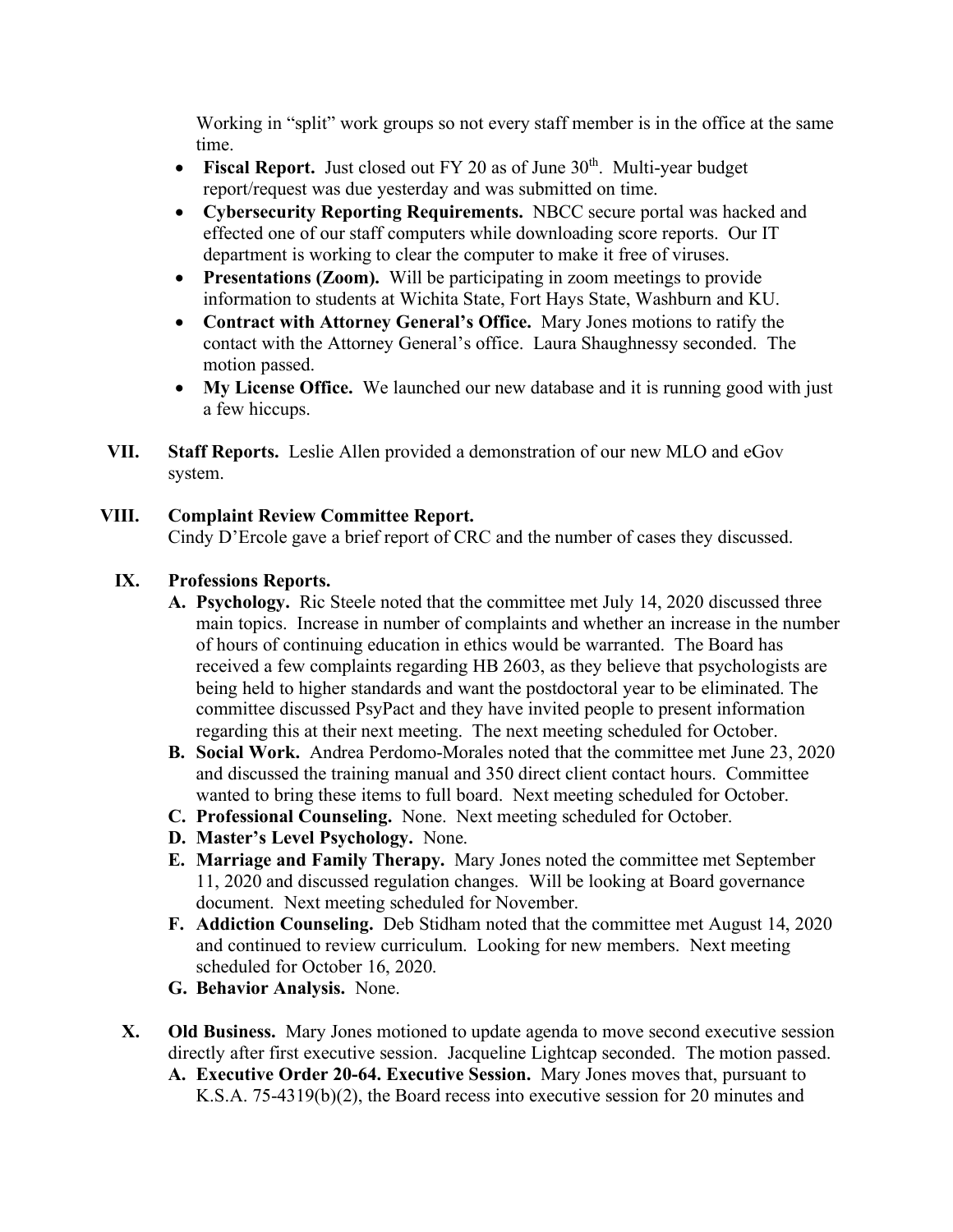reconvene the remote open meeting at 12:25 pm by conference call at 877-278-8686 pin # 327072 and zoom platform with meeting ID 88023303391 passcode 0r1ShU. This information is also published on the Board's website ksbsrb.ks.gov. The justification is consultation with the Board's legal counsel, Assistant Attorneys General Janet Arndt and Jane Weiler, that would be deemed privileged in the attorney-client relationship. The subject matter to be discussed in the executive session concerns EO #20-64. Board staff who are included as the client in the executive session are Max Foster, Executive Director, and Leslie Allen, Licensing Specialist. Johnna Norton seconded. The motion passed. Open Meeting called back to order from Executive Session. Jacqueline Lightcap motioned to extend deadlines for renewals until October 15, 2020 pursuant to the Governors Executive Order 20- 64. Leslie Sewester seconded. The motion passed.

- **B. Executive Session for Hiring Committee.** Mary Jones moves that, pursuant to K.S.A. 75-4319(b)(2), the Board recess into executive session for 30 minutes and reconvene the remote open meeting at 1:05 pm by conference call 877-278-8686 pin # 327072 and zoom platform with meeting ID 88023303391 passcode 0r1ShU. This information is also published on the Board's website ksbsrb.ks.gov. The justification is a personnel matter of non-elected personnel in order to protect the privacy of the parties. The subject for the executive session concerns the applicants, interviews, and hiring process for the position of the Board's Executive Director. I further move that the following individuals join the executive session: The Board's Executive Director, Max Foster, The Board's Licensing Specialist, Leslie Allen, and the Board's legal counsel, Assistant Attorney General Janet Arndt. Andrea Perdomo-Morales seconded. The motion passed. Open Meeting called back to order from Executive Session. Deb informed Max Foster the Board wants him to notify applicants number 3 and number 6 to proceed with interviews with the full board and let the remaining four applicants know the Board is going in a different direction.
- **C. Regulations for Approval.** 102-3-7a to allow 100% of supervision to be done via televideo and supervision weekly. Different supervision options were presented and the regulation will be taken back to the committees to review further.
- **D. Boards Legislative Planning Meeting.** Scheduled for October 27, 2020 at 9:00 am.
- **E. Motion to Delegate.** Mary Jones motioned that the board delegate to Deb Stidham the authority to make decisions on any further Emergency Orders from the Governor. Jacqueline Lightcap seconded. The motion passed.
- **F. LSCSW Training Plan Manual.** Leslie Allen discussed the LSCSW Training Plan Manual and explained how it helps to complete a clinical training plan. Will be putting the manual on the Board's website.

#### **XI. New Business.**

**A. Discussion Regarding Public Comment.** The board discussed the use of telephonic therapy and if it should be allowed to count toward clinical supervision and direct client contact hours. If it is allowed should there be parameters given. This will be taken to advisory committees for their recommendations. Max will contact the Governor's office to see if it is possible to obtain an executive order allowing telephonic services and supervision for a specified time frame, or for the duration of the emergency orders. This would allow the Board more time to put permanent